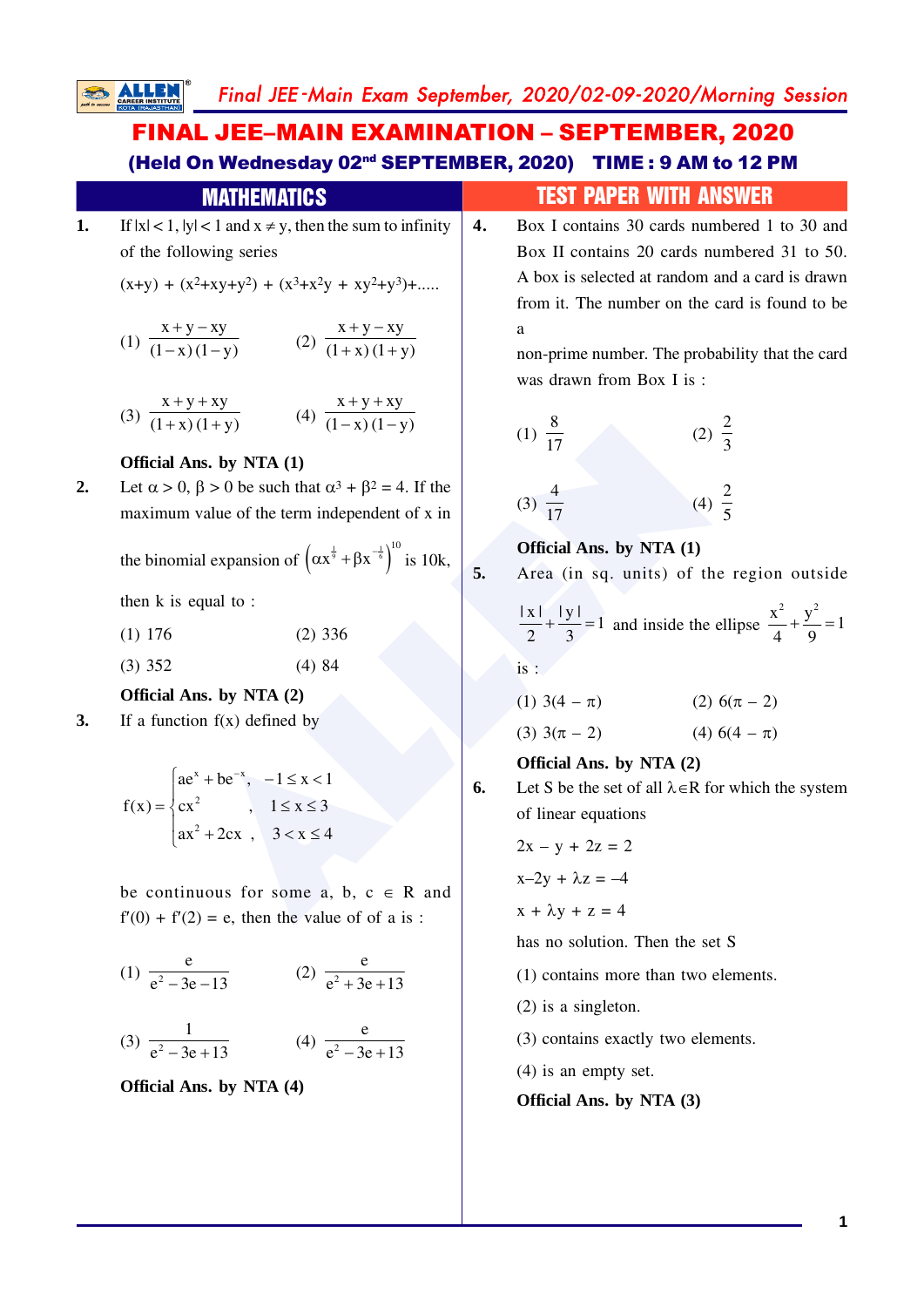# Final JEE -Main Exam September, 2020/02-09-2020/Morning Session

- **7.** Let A be a  $2 \times 2$  real matrix with entries from  $\{0, 1\}$  and  $|A| \neq 0$ . Consider the following two statements :
	- (P) If  $A \neq I_2$ , then  $|A| = -1$
	- (Q) If  $|A| = 1$ , then  $tr(A) = 2$ ,

where  $I_2$  denotes  $2 \times 2$  identity matrix and tr(A) denotes the sum of the diagonal entries of A. Then:

- (1) (P) is true and (Q) is false
- (2) Both (P) and (Q) are false
- (3) Both (P) and (Q) are true
- (4) (P) is false and (Q) is true

## **Official Ans. by NTA (4)**

- **8.** The contrapositive of the statement "If I reach the station in time, then I will catch the train" is :
	- (1) If I will catch the train, then I reach the station in time.
	- (2) If I do not reach the station in time, then I will not catch the train.
	- (3) If I will not catch the train, then I do not reach the station in time.
	- (4) If I do not reach the station in time, then I will catch the train.

### **Official Ans. by NTA (3)**

**9.** Let  $y = y(x)$  be the solution of the differential equation,

$$
\frac{2 + \sin x}{y + 1} \cdot \frac{dy}{dx} = -\cos x, y > 0, y(0) = 1
$$
. If  $y(\pi) = a$ 

- and dy  $\frac{dy}{dx}$  at x =  $\pi$  is b, then the ordered pair
- (a, b) is equal to :

(1) (2, 1)   
 (2) 
$$
\left(2, \frac{3}{2}\right)
$$

 $(3)$   $(1, -1)$   $(4)$   $(1, 1)$ 

**Official Ans. by NTA (4)**

- **10.** Let  $X = \{x \in N : 1 \le x \le 17\}$  and  $Y = \{ax + b : x \in X \text{ and } a, b \in R, a > 0\}.$  If mean and variance of elements of Y are 17 and 216 respectively then  $a + b$  is equal to :
	- $(1) -7$  (2) 7
	- $(3) 9$   $(4) -27$

**Official Ans. by NTA (1)**

**11.** If the tangent to the curve  $y = x + \sin y$  at a point

(a, b) is parallel to the line joining  $0,\frac{3}{2}$  $\left(0, \frac{3}{2}\right)$  and

$$
\left(\frac{1}{2},2\right), \text{ then :}
$$

(1) b = a (2) b =  $\frac{\pi}{2}$  + a

(3)  $|b - a| = 1$  (4)  $|a+b| = 1$ 

**Official Ans. by NTA (3)**

- false and (Q) is true<br> **allel (ALLENDER)**<br>
alleaded the statement "If I reach the train" is :<br>
ll catch the train, then I reach the station<br>
in terms.<br>
allem train, then I reach the station<br>
allem train, then I reach the 12. Let P(h, k) be a point on the curve  $y = x^2 + 7x + 2$ , nearest to the line,  $y = 3x - 3$ . Then the equation of the normal to the curve at P is :
	- (1)  $x + 3y 62 = 0$  (2)  $x 3y 11 = 0$ (3)  $x - 3y + 22 = 0$  (4)  $x + 3y + 26 = 0$ **Official Ans. by NTA (4)**

# **13.** The plane passing through the points (1, 2, 1),

- $(2, 1, 2)$  and parallel to the line,  $2x = 3y$ ,  $z = 1$ also passes through the point :
	- $(1)$   $(0, 6, -2)$   $(2)$   $(-2, 0, 1)$
	- $(3)$   $(0, -6, 2)$   $(4)$   $(2, 0, -1)$

## **Official Ans. by NTA (2)**

- **14.** Let  $\alpha$  and  $\beta$  be the roots of the equation  $5x^2 + 6x - 2 = 0$ . If  $S_n = \alpha^n + \beta^n$ ,  $n = 1, 2, 3, \dots$ then :
	- (1)  $5S_6 + 6S_5 = 2S_4$ (2)  $5S_6 + 6S_5 + 2S_4 = 0$ (3)  $6S_6 + 5S_5 + 2S_4 = 0$ (4)  $6S_6 + 5S_5 = 2S_4$

**Official Ans. by NTA (1)**